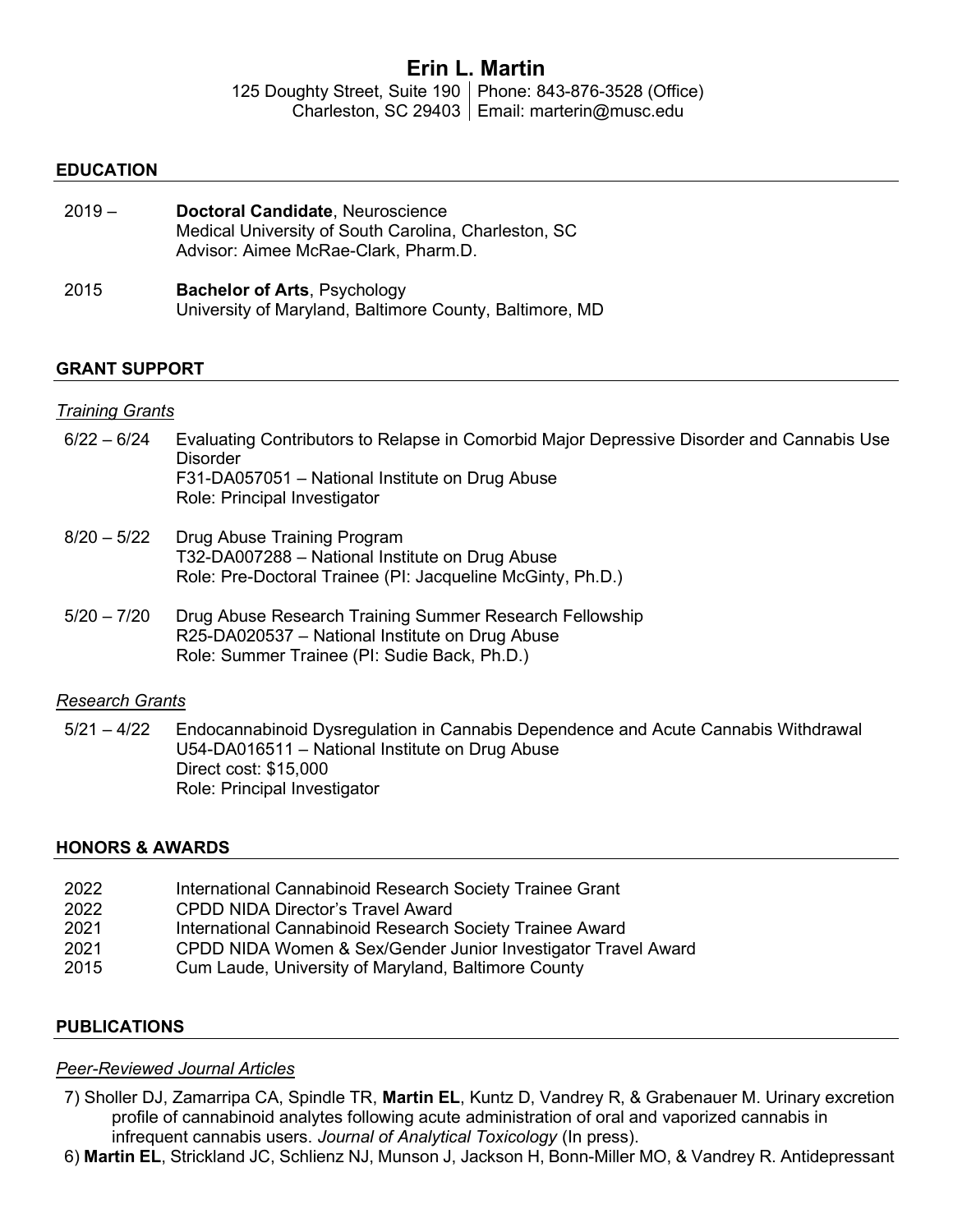and anxiolytic effects of medicinal cannabis use in an observational trial. Frontiers in Psychiatry (2021).

- 5) Martin EL, Doncheck EM, Reichel CM, & McRae-Clark AL. Consideration of sex as a biological variable in the translation of pharmacotherapy for stress-associated drug seeking. Neurobiology of Stress (2021).
- 4) Strickland JC, Jackson H, Schlienz NJ, Salpekar J, Martin EL, Munson J, Bonn-Miller MO, & Vandrey R. Cross-sectional and longitudinal evaluation of cannabidiol (CBD) product use and health among people with epilepsy. Epilepsy & Behavior (2021).
- 3) Spindle TR, Martin EL, Grabenauer M, Woodward T, Milburn M, & Vandrey R. Assessment of cognitive and psychomotor impairment, subjective drug effects, and blood THC concentrations following acute administration of oral and vaporized cannabis. Journal of Psychopharmacology (2021).
- 2) Martin EL & McRae-Clark AL. Evidence for the endocannabinoid system as a therapeutic target in the treatment of cannabis use disorder. Current Addiction Reports (2020).
- 1) Schlienz NJ, Scalsky R, Martin EL, Jackson H, Munson J, Strickland JC, Bonn-Miller MO, Loflin M, & Vandrey R. A cross-sectional and prospective comparison of medicinal cannabis users and controls on self-reported health. Cannabis and Cannabinoid Research (2020).

## Manuscripts in Preparation

- **Martin EL & McRae-Clark AL. Comorbid cannabis use disorder and major depression: insights from** neuroscience and clinical implications. (In preparation).
- Martin EL & McRae-Clark AL. Sex differences in endocannabinoid dysregulation in cannabis use disorder and acute cannabis withdrawal. (In preparation).
- Martin EL, Neelon B, Brady K, Guille C, Baker N, & McRae-Clark AL. Gender differences in the prevalence of Adverse Childhood Experiences (ACEs) in people with cannabis, cocaine, opioid, and tobacco use disorders. (In preparation).
- Martin EL, Thorn K, Sahlem GL, McRae-Clark AL, & Benitez A. Sex differences in cortical thickness in cannabis use disorder. (In preparation).
- Martin EL, Baker NL, Froeliger B, Hill E, Gray KM, Squeglia LM, & McRae-Clark AL. Tobacco co-use influences treatment outcomes in a pilot trial of varenicline for cannabis use disorder. (In preparation).
- Garcia-Romeu A, Elmore J, Mayhugh R, Schlienz NJ, Martin EL, Strickland JC, Bonn-Miller MO, Munson J, Jackson H, & Vandrey R. Online survey of medicinal cannabinoid users: qualitative analysis of users' experiences. (In preparation).

## CONFERENCE PRESENTATIONS

- 2022 Martin EL & McRae-Clark AL. Sex differences in cannabis withdrawal and the role of the endocannabinoid system. Oral presentation at the 31<sup>st</sup> Annual International Cannabinoid Research Society Symposium on the Cannabinoids.
	- Martin EL, Baker NL, Neelon B, Saladin ME, Ramakrishnan V, & McRae-Clark AL. Gender differences in antecedents of cannabis use. Oral presentation at the College on Problems of Drug Dependence 84<sup>th</sup> Annual Scientific Meeting.
	- Martin EL, Thorn K, Sahlem GL, McRae-Clark AL, & Benitez A. Sex differences in cortical thickness in cannabis use disorder. Poster presented at the Society of Biological Psychiatry 2022 Annual Meeting.
- 2021 Martin EL, Neelon B, Brady KT, Guille C, Baker NL, & McRae-Clark AL. Prevalence of adverse childhood experiences by primary substance used and gender. Poster presented at the Specialized Centers of Research Excellence on Sex Differences 2021 Annual Meeting.
	- Martin EL, Baker NL, Flanagan JC, Joseph JE, & McRae-Clark AL. Endogenous and exogenous oxytocin differentially impact stress response on the basis of childhood trauma exposure. Poster presented at the College on Problems of Drug Dependence 83<sup>rd</sup> Annual Scientific Meeting.
	- Martin EL, Baker NL, Froeliger B, & McRae-Clark AL. Tobacco co-use influences treatment outcomes in a pilot trial of varenicline for cannabis use disorder. Poster presented at the  $30<sup>th</sup>$ Annual International Cannabinoid Research Society Symposium on the Cannabinoids.
	- Martin EL, Baker NL, Froeliger B, & McRae-Clark AL. Tobacco co-use affects treatment outcomes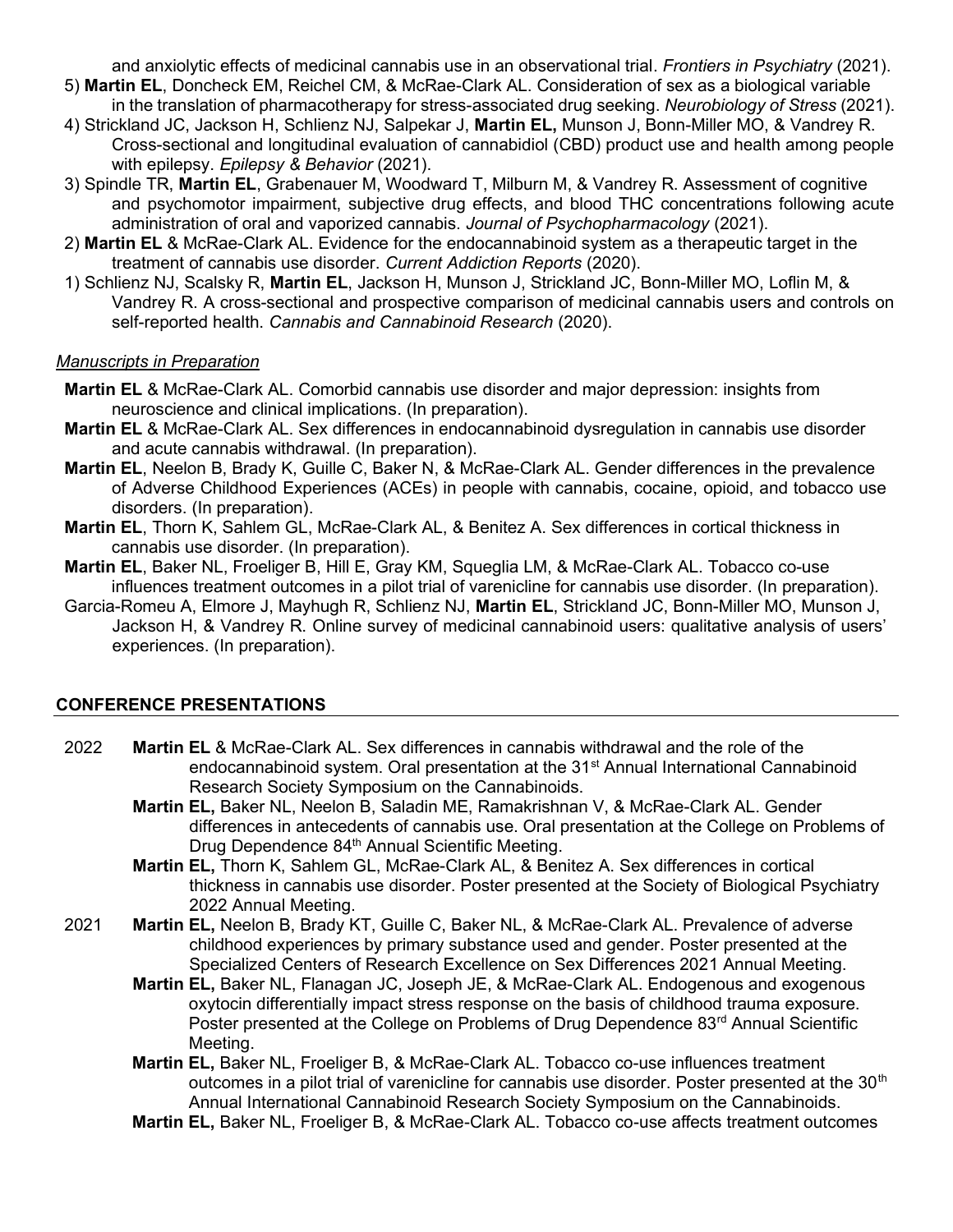in a pilot trial of varenicline for cannabis use disorder. Oral presentation at the Society for Research on Nicotine and Tobacco 2021 Annual Meeting, part of symposium "Treatment Implications and Considerations for the Co-Use of Cannabis and Tobacco".

- 2020 Martin EL, Doncheck EM, Reichel CM, & McRae-Clark AL. Pharmacological interventions in stress-induced drug-seeking: efficacy across sex and species. Oral presentation at the Specialized Centers of Research Excellence on Sex Differences 2020 Annual Meeting.
	- Martin EL, Baker NL, & McRae-Clark AL. Varenicline in the treatment of cannabis use disorder: impact of tobacco use. Oral presentation at the College on Problems of Drug Dependence 82<sup>nd</sup> Annual Scientific Meeting.
- 2019 Martin EL, Spindle TR, Grabenauer M, Milburn MA, & Vandrey R. Assessment of impairment following oral and vaporized cannabis administration in infrequent users. Poster presented at the Carolina Cannabinoid Collaborative Annual Meeting 2019.
	- Martin EL, Schlienz NJ, Munson J, Jackson H, Bonn-Miller MO, & Vandrey R. Therapeutic cannabinoids in anxiety and depression: results from an observational research study. Poster presented at the 29<sup>th</sup> Annual International Cannabinoid Research Society Symposium on the Cannabinoids.
	- Martin EL, Schlienz NJ, Munson J, Jackson H, Bonn-Miller MO, & Vandrey R. Therapeutic cannabinoids in anxiety and depression: results from an observational research study. Oral presentation at the 2019 Cannabis Science Conference East.
- 2018 **Martin EL, Schlienz NJ, Herrmann ES, Budney AJ, Lee DC, Hampson A, Smith M, Leoustsakos** JS, Stitzer ML, & Vandrey R. Targeting sleep in adults seeking treatment for cannabis use disorder. Poster presented at the 32<sup>nd</sup> Annual Meeting of the Associated Professional Sleep Societies, LLC. Abstract published in Sleep, Volume 41, Supplemental Issue.

## TEACHING & MENTORSHIP EXPERIENCE

#### Teaching

2021 – 2022 Psychopharmacology: How Drugs Affect Our Thoughts, Feelings, and Behavior. Lecture delivered to students in the MUSC Summer Undergraduate Research Program (SURP).

#### **Mentorship**

| 2022          | Diversity in Addiction Research Training (DART) Near-Peer Mentor, MUSC         |
|---------------|--------------------------------------------------------------------------------|
| 2019          | Darren Lin - Undergraduate Intern, Johns Hopkins University                    |
| 2018          | Zachary Hyde – Undergraduate Intern, Johns Hopkins University                  |
| $2017 - 2019$ | Ryan Scalsky – Undergraduate Intern, University of Maryland, Baltimore County  |
| 2017          | Paras Dalwadi – Undergraduate Intern, University of Maryland, Baltimore County |
| 2016          | Omair Akmal – Undergraduate Intern, Johns Hopkins University                   |

## PROFESSIONAL ACTIVITIES & SERVICE

#### Professional Affiliations

| $2021 -$      | Student Member, Society of Biological Psychiatry           |
|---------------|------------------------------------------------------------|
| $2020 -$      | Member-in-Training, College on Problems of Drug Dependence |
| $\sim$ $\sim$ |                                                            |

2019 – Predoctoral Member, International Cannabinoid Research Society

## **Service to Professional Societies**

2021 Trainee Research Fellowship Subcommittee, Society of Biological Psychiatry

## Ad Hoc Reviewer

Frontiers in Psychiatry Neuroscience & Biobehavioral Reviews